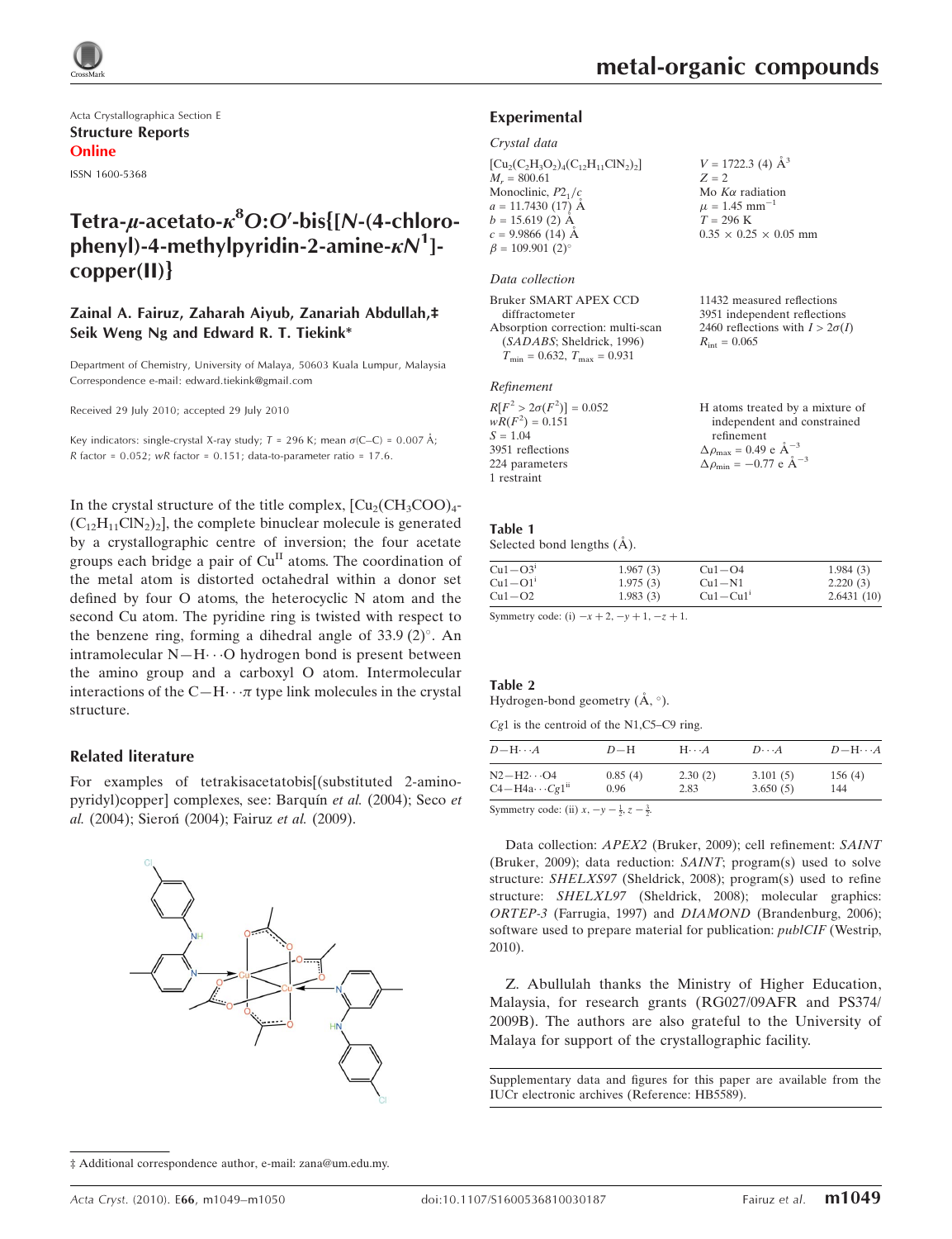#### References

- Barquín, M., González Garmendia, M. J., Pacheco, S., Pinilla, E., Quintela, S., [Seco, J. M. & Torres, M. R. \(2004\).](https://scripts.iucr.org/cgi-bin/cr.cgi?rm=pdfbb&cnor=hb5589&bbid=BB1) *Inorg. Chim. Acta*, **357**, 3230–3236.
- Brandenburg, K. (2006). DIAMOND[. Crystal Impact GbR, Bonn, Germany.](https://scripts.iucr.org/cgi-bin/cr.cgi?rm=pdfbb&cnor=hb5589&bbid=BB2) Bruker (2009). APEX2 and SAINT[. Bruker AXS Inc., Madison, Wisconsin,](https://scripts.iucr.org/cgi-bin/cr.cgi?rm=pdfbb&cnor=hb5589&bbid=BB3) [USA.](https://scripts.iucr.org/cgi-bin/cr.cgi?rm=pdfbb&cnor=hb5589&bbid=BB3)

[Fairuz, Z. A., Aiyub, Z., Abdullah, Z. & Ng, S. W. \(2009\).](https://scripts.iucr.org/cgi-bin/cr.cgi?rm=pdfbb&cnor=hb5589&bbid=BB4) Acta Cryst. E65, [m1690.](https://scripts.iucr.org/cgi-bin/cr.cgi?rm=pdfbb&cnor=hb5589&bbid=BB4)

[Farrugia, L. J. \(1997\).](https://scripts.iucr.org/cgi-bin/cr.cgi?rm=pdfbb&cnor=hb5589&bbid=BB5) J. Appl. Cryst. 30, 565.

- Seco, J. M., González Garmendia, M. J., Pinilla, E. & Torres, M. R. (2004). [Polyhedron](https://scripts.iucr.org/cgi-bin/cr.cgi?rm=pdfbb&cnor=hb5589&bbid=BB6), 21, 457–464.
- Sheldrick, G. M. (1996). SADABS. University of Göttingen, Germany.
- [Sheldrick, G. M. \(2008\).](https://scripts.iucr.org/cgi-bin/cr.cgi?rm=pdfbb&cnor=hb5589&bbid=BB8) Acta Cryst. A64, 112–122.
- Sieron, L. (2004). Acta Cryst. E60, m577-m578.
- [Westrip, S. P. \(2010\).](https://scripts.iucr.org/cgi-bin/cr.cgi?rm=pdfbb&cnor=hb5589&bbid=BB10) J. Appl. Cryst. 43, 920–925.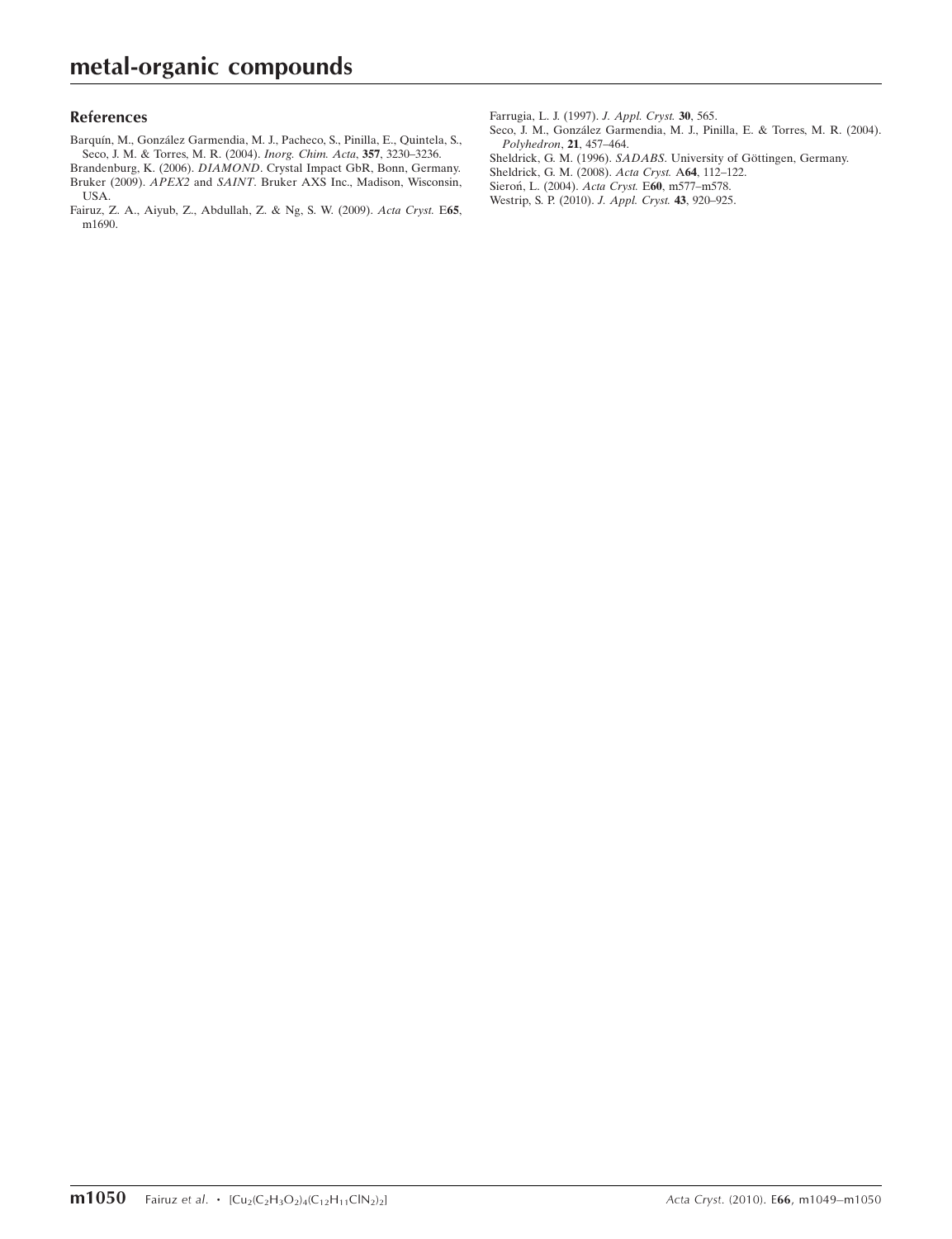## **supporting information**

*Acta Cryst.* (2010). E**66**, m1049–m1050 [https://doi.org/10.1107/S1600536810030187]

**Tetra-***µ***-acetato-***κ***<sup>8</sup>** *O***:***O***′-bis{[***N***-(4-chlorophenyl)-4-methylpyridin-2-amine***κN***<sup>1</sup> ]copper(II)}**

## **Zainal A. Fairuz, Zaharah Aiyub, Zanariah Abdullah, Seik Weng Ng and Edward R. T. Tiekink**

## **S1. Comment**

The binuclear title complex, (I), was studied in connection with the structural characterization of tetrakisacetatobis- [(substituted 2-aminopyridyl)copper] complexes, see: Barquín *et al.*, 2004; Seco *et al.*, 2004; Sieroń, 2004; Fairuz *et al.*, 2009). The binuclear copper(II) complex, Fig. 1, is situated about a centre of inversion and features two Cu atoms bridged by four acetate groups. The Cu–O bond distances lie in the experimentally equivalent range 1.967 (3) to 1.984 (3) Å, Table 1. The coordination environment for each Cu atom is completed by a N atom derived from the *N*-4-chloroanilino-4-picoline ligand and the second Cu atom  $\left[\text{Cu}\cdots\text{Cu}\right] = 2.6431\ (10)$  Å]. The resulting hexa-coordinated geometry is based on an octahedron. An intramolecular N1–H···O4 interaction is noted, Table 2. The *N*-heterocycle is non-planar with the dihedral angle formed between the pyridine and benzene rings being 33.9 (2) °. The major twist in the molecule occurs around the amine group as seen in the value of the C9–N2–C11–C12 torsion angle of 24.1 (8)  $^{\circ}$ . The most obvious intermolecular contact operating in the crystal structure is of the type C–H···*π* and occurs between methyl-H and pyridine rings, Table 2. These link complex molecules that stack in columns along the *a* axis, Fig. 2.

## **S2. Experimental**

A mixture of *N*-(4-chlorophenyl)-4-methylpyridin-2-amine (0.2408 g, 1.1 mmol) in acetonitrile (15 ml) and trimethyl orthoformate (10 ml) was heated to 328 K. Copper acetate (0.1 g, 0.5 mmol) dissolved in acetonitrile (15 ml) was added drop wise to the ligand solution. The green solution was left at room temperature and green plates of (I) were collected after a few days.

## **S3. Refinement**

Carbon-bound H-atoms were placed in calculated positions (C—H 0.93 to 0.96 Å) and were included in the refinement in the riding model approximation, with *U*iso(H) set to 1.2 to 1.5*U*equiv(C). The N-bound H-atom was located in a difference Fourier map, and was refined with a distance restraint of N–H 0.86±0.01 Å; the *Uiso* value was freely refined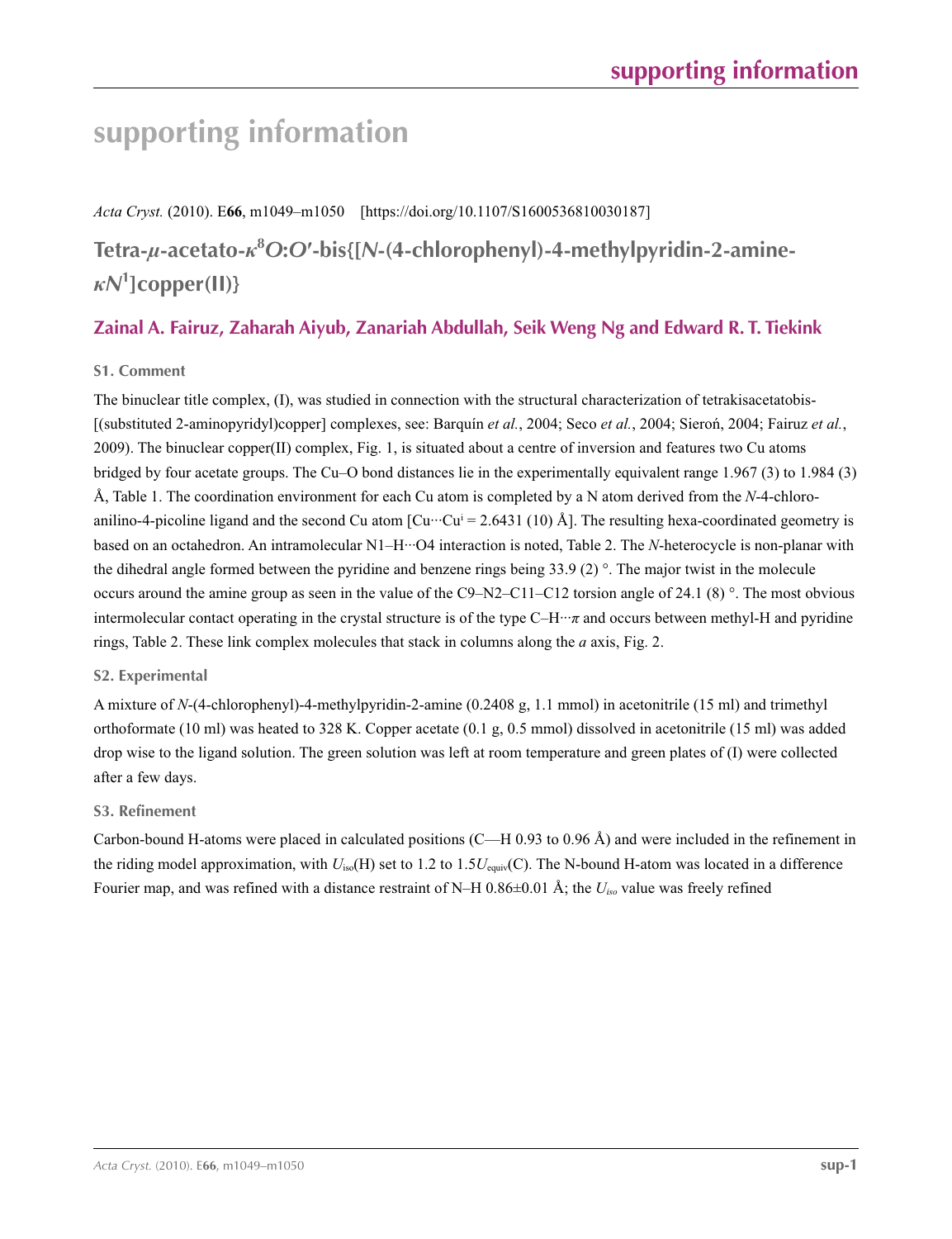

**Figure 1**

The molecular structure of (I) showing displacement ellipsoids at the 35% probability level. Symmetry code: (i) 2–x, 1–y,  $1-x$ .



**Figure 2**

Unit-cell contents shown in projection down the *a* axis in (I). The C–H···*π* contacts are shown as purple dashed lines.

**Tetra-***µ***-acetato-***κ***<sup>8</sup>** *O***:***O***′-bis{[***N***-(4-chlorophenyl)-4- methylpyridin-2-amine-***κN***<sup>1</sup> ]copper(II)}** 

*Crystal data*  $[Cu_2(C_2H_3O_2)_4(C_{12}H_{11}ClN_2)_2]$  $M_r = 800.61$ 

Monoclinic, *P*21/*c* Hall symbol: -P 2ybc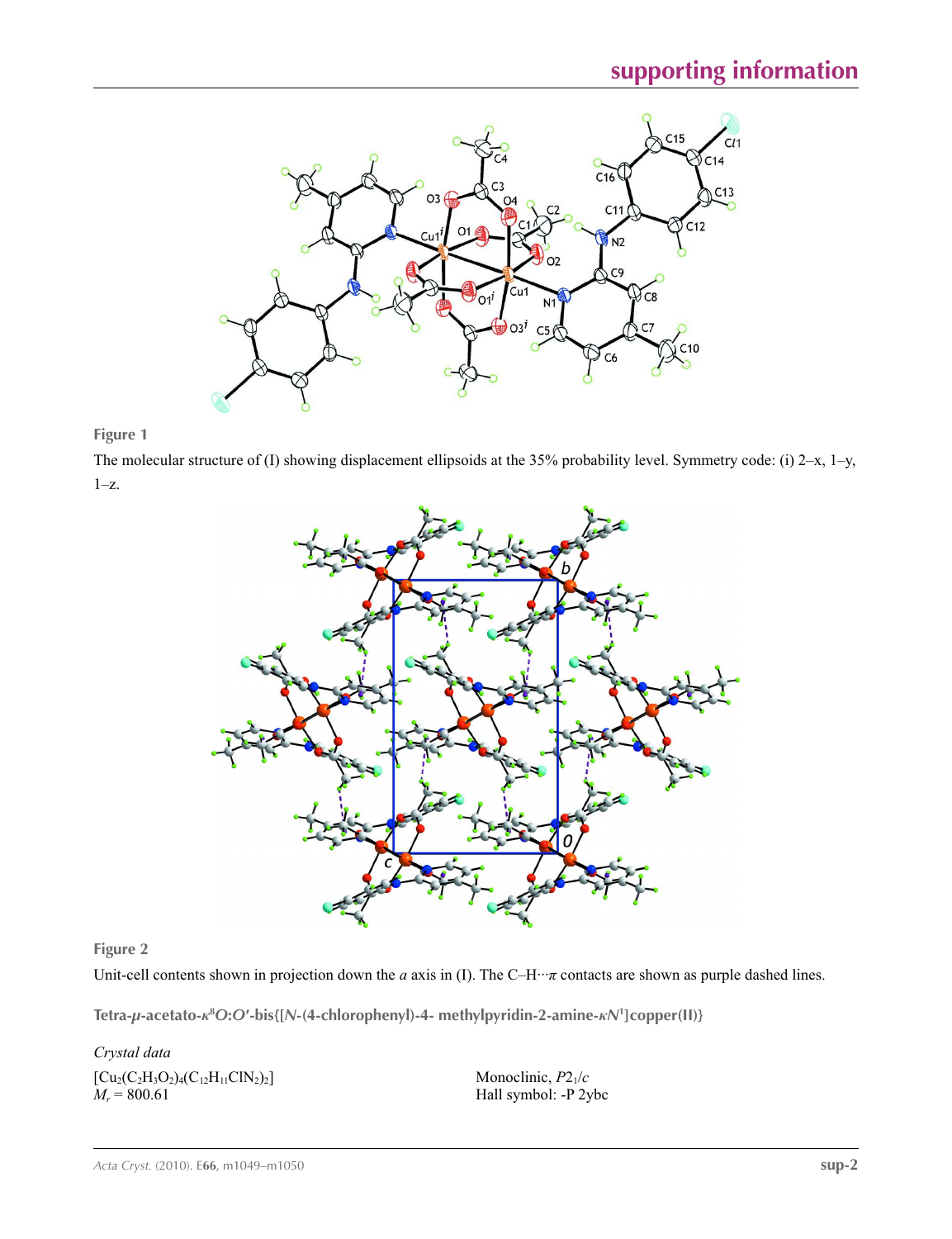Mo *Kα* radiation, *λ* = 0.71073 Å Cell parameters from 2098 reflections

 $\theta = 2.5 - 23.4^{\circ}$  $\mu = 1.45$  mm<sup>-1</sup>  $T = 296 \text{ K}$ Plate, green

 $0.35 \times 0.25 \times 0.05$  mm

 $a = 11.7430(17)$  Å  $b = 15.619(2)$  Å  $c = 9.9866$  (14) Å  $\beta$  = 109.901 (2)<sup>o</sup>  $V = 1722.3 \vec{ (4)} \hat{A}^3$  $Z = 2$  $F(000) = 820$  $D_x = 1.544 \text{ Mg m}^{-3}$ 

## *Data collection*

| Bruker SMART APEX CCD                               | 11432 measured reflections                                              |
|-----------------------------------------------------|-------------------------------------------------------------------------|
| diffractometer                                      | 3951 independent reflections                                            |
| Radiation source: fine-focus sealed tube            | 2460 reflections with $I > 2\sigma(I)$                                  |
| Graphite monochromator                              | $R_{\text{int}} = 0.065$                                                |
| $\omega$ scan                                       | $\theta_{\text{max}} = 27.5^{\circ}, \theta_{\text{min}} = 1.8^{\circ}$ |
| Absorption correction: multi-scan                   | $h = -15 \rightarrow 13$                                                |
| (SADABS; Sheldrick, 1996)                           | $k = -19 \rightarrow 20$                                                |
| $T_{\text{min}} = 0.632$ , $T_{\text{max}} = 0.931$ | $l = -11 \rightarrow 12$                                                |
|                                                     |                                                                         |

#### *Refinement*

| Refinement on $F^2$                             | Secondary atom site location: difference Fourier  |
|-------------------------------------------------|---------------------------------------------------|
| Least-squares matrix: full                      | map                                               |
| $R[F^2 > 2\sigma(F^2)] = 0.052$                 | Hydrogen site location: inferred from             |
| $wR(F^2) = 0.151$                               | neighbouring sites                                |
| $S = 1.04$                                      | H atoms treated by a mixture of independent       |
| 3951 reflections                                | and constrained refinement                        |
| 224 parameters                                  | $w = 1/[\sigma^2(F_0^2) + (0.064P)^2 + 1.063P]$   |
| 1 restraint                                     | where $P = (F_o^2 + 2F_c^2)/3$                    |
| Primary atom site location: structure-invariant | $(\Delta/\sigma)_{\text{max}} = 0.001$            |
| direct methods                                  | $\Delta\rho_{\text{max}} = 0.49 \text{ e A}^{-3}$ |
|                                                 | $\Delta \rho_{\rm min} = -0.77$ e Å <sup>-3</sup> |

*Fractional atomic coordinates and isotropic or equivalent isotropic displacement parameters (Å<sup>2</sup>)* 

|                 | $\mathcal{X}$ | $\mathcal{Y}$ | z           | $U_{\rm iso}$ */ $U_{\rm eq}$ |  |
|-----------------|---------------|---------------|-------------|-------------------------------|--|
| Cu1             | 0.92999(4)    | 0.47727(4)    | 0.57325(5)  | 0.03790(19)                   |  |
| C <sub>11</sub> | 0.17644(11)   | 0.30281(12)   | 0.10013(15) | 0.0756(5)                     |  |
| N1              | 0.8173(3)     | 0.4410(2)     | 0.7033(3)   | 0.0359(8)                     |  |
| N <sub>2</sub>  | 0.6604(3)     | 0.3905(3)     | 0.5143(4)   | 0.0514(11)                    |  |
| H2              | 0.712(3)      | 0.386(3)      | 0.472(4)    | $0.054(14)^*$                 |  |
| O <sub>1</sub>  | 0.9185(3)     | 0.5697(2)     | 0.2909(3)   | 0.0520(8)                     |  |
| O <sub>2</sub>  | 0.7991(2)     | 0.5312(2)     | 0.4143(3)   | 0.0526(9)                     |  |
| O <sub>3</sub>  | 1.0247(3)     | 0.4097(2)     | 0.3375(3)   | 0.0502(8)                     |  |
| O <sub>4</sub>  | 0.9027(3)     | 0.3711(2)     | 0.4573(4)   | 0.0539(9)                     |  |
| C <sub>1</sub>  | 0.8177(4)     | 0.5643(3)     | 0.3087(5)   | 0.0424(10)                    |  |
| C2              | 0.7092(4)     | 0.6009(4)     | 0.1941(5)   | 0.0656(15)                    |  |
| H2A             | 0.6375        | 0.5713        | 0.1939      | $0.098*$                      |  |
| H2B             | 0.7191        | 0.5942        | 0.1032      | $0.098*$                      |  |
| H2C             | 0.7018        | 0.6607        | 0.2122      | $0.098*$                      |  |
| C <sub>3</sub>  | 0.9545(3)     | 0.3572(3)     | 0.3661(4)   | 0.0408(10)                    |  |
| C4              | 0.9312(4)     | 0.2732(3)     | 0.2895(5)   | 0.0569(13)                    |  |
| H4A             | 0.8869        | 0.2365        | 0.3312      | $0.085*$                      |  |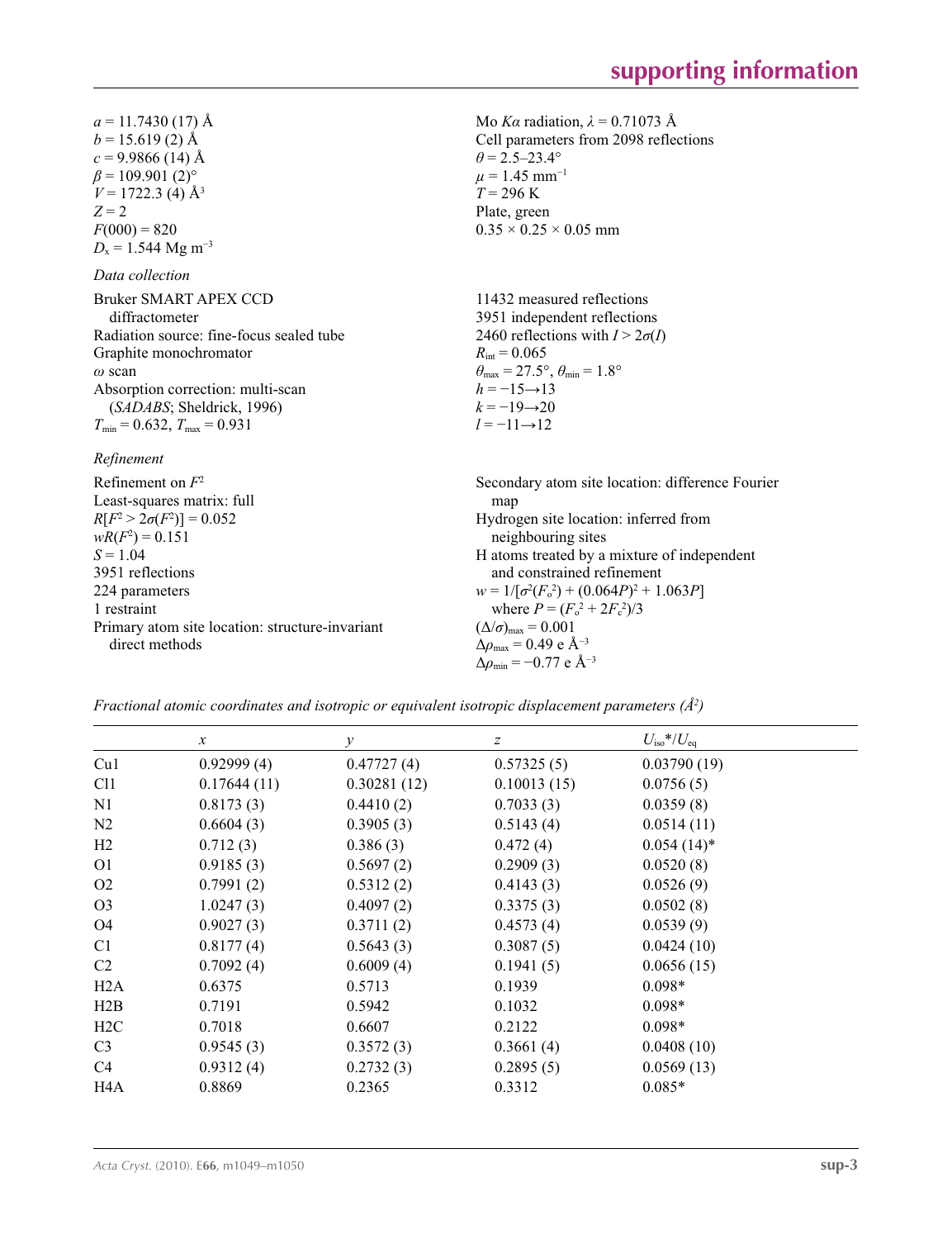| H4B              | 1.0070    | 0.2468    | 0.2971    | $0.085*$   |
|------------------|-----------|-----------|-----------|------------|
| H <sub>4</sub> C | 0.8849    | 0.2825    | 0.1909    | $0.085*$   |
| C <sub>5</sub>   | 0.8690(4) | 0.4552(3) | 0.8442(5) | 0.0490(12) |
| H <sub>5</sub>   | 0.9457    | 0.4798    | 0.8764    | $0.059*$   |
| C6               | 0.8160(4) | 0.4360(4) | 0.9428(5) | 0.0531(13) |
| H <sub>6</sub>   | 0.8555    | 0.4474    | 1.0388    | $0.064*$   |
| C7               | 0.7010(4) | 0.3986(3) | 0.8961(4) | 0.0456(11) |
| C8               | 0.6464(3) | 0.3833(3) | 0.7531(4) | 0.0417(11) |
| H8               | 0.5700    | 0.3584    | 0.7193    | $0.050*$   |
| C9               | 0.7059(3) | 0.4054(3) | 0.6584(4) | 0.0350(9)  |
| C10              | 0.6402(5) | 0.3728(4) | 1.0011(5) | 0.0710(17) |
| H10A             | 0.5833    | 0.4162    | 1.0044    | $0.107*$   |
| H10B             | 0.7002    | 0.3662    | 1.0939    | $0.107*$   |
| H10C             | 0.5984    | 0.3195    | 0.9718    | $0.107*$   |
| C11              | 0.5429(3) | 0.3694(3) | 0.4227(4) | 0.0375(10) |
| C12              | 0.4356(4) | 0.3881(3) | 0.4500(4) | 0.0414(10) |
| H12              | 0.4400    | 0.4149    | 0.5347    | $0.050*$   |
| C13              | 0.3230(4) | 0.3668(3) | 0.3517(5) | 0.0447(11) |
| H <sub>13</sub>  | 0.2526    | 0.3776    | 0.3717    | $0.054*$   |
| C <sub>14</sub>  | 0.3172(4) | 0.3294(3) | 0.2243(5) | 0.0436(11) |
| C15              | 0.4220(4) | 0.3123(3) | 0.1936(5) | 0.0500(12) |
| H15              | 0.4171    | 0.2877    | 0.1070    | $0.060*$   |
| C16              | 0.5334(4) | 0.3321(3) | 0.2928(5) | 0.0474(12) |
| H <sub>16</sub>  | 0.6034    | 0.3202    | 0.2725    | $0.057*$   |
|                  |           |           |           |            |

*Atomic displacement parameters (Å2 )*

|                | $U^{11}$   | $L^{22}$   | $U^{33}$   | $U^{12}$      | $U^{13}$     | $U^{23}$      |
|----------------|------------|------------|------------|---------------|--------------|---------------|
| Cu1            | 0.0227(2)  | 0.0514(4)  | 0.0388(3)  | $-0.0041(2)$  | 0.00946(19)  | 0.0002(3)     |
| C11            | 0.0348(6)  | 0.1143(13) | 0.0618(8)  | $-0.0131(7)$  | $-0.0044(5)$ | $-0.0148(8)$  |
| N1             | 0.0246(15) | 0.050(2)   | 0.0316(17) | $-0.0048(15)$ | 0.0081(13)   | $-0.0007(16)$ |
| N2             | 0.0275(17) | 0.091(3)   | 0.037(2)   | $-0.021(2)$   | 0.0132(15)   | $-0.011(2)$   |
| O <sub>1</sub> | 0.0338(15) | 0.075(2)   | 0.0466(18) | 0.0082(16)    | 0.0124(14)   | 0.0134(17)    |
| O <sub>2</sub> | 0.0260(14) | 0.080(3)   | 0.0495(18) | 0.0036(15)    | 0.0100(13)   | 0.0128(17)    |
| O <sub>3</sub> | 0.0449(17) | 0.058(2)   | 0.0533(19) | $-0.0118(16)$ | 0.0234(15)   | $-0.0082(16)$ |
| O <sub>4</sub> | 0.0485(18) | 0.058(2)   | 0.064(2)   | $-0.0131(16)$ | 0.0299(17)   | $-0.0089(17)$ |
| C1             | 0.031(2)   | 0.049(3)   | 0.043(2)   | 0.001(2)      | 0.0071(18)   | $-0.005(2)$   |
| C <sub>2</sub> | 0.043(3)   | 0.085(4)   | 0.056(3)   | 0.023(3)      | 0.002(2)     | 0.010(3)      |
| C <sub>3</sub> | 0.0264(18) | 0.050(3)   | 0.041(2)   | $-0.0003(19)$ | 0.0048(17)   | $-0.003(2)$   |
| C4             | 0.053(3)   | 0.052(3)   | 0.061(3)   | $-0.012(2)$   | 0.013(2)     | $-0.008(3)$   |
| C <sub>5</sub> | 0.033(2)   | 0.074(4)   | 0.039(2)   | $-0.017(2)$   | 0.0113(18)   | $-0.007(2)$   |
| C6             | 0.042(2)   | 0.081(4)   | 0.036(2)   | $-0.017(3)$   | 0.0125(19)   | $-0.011(2)$   |
| C7             | 0.033(2)   | 0.069(3)   | 0.036(2)   | $-0.004(2)$   | 0.0133(17)   | 0.005(2)      |
| C8             | 0.0242(18) | 0.059(3)   | 0.041(2)   | $-0.0074(19)$ | 0.0093(17)   | 0.006(2)      |
| C9             | 0.0247(17) | 0.043(3)   | 0.033(2)   | $-0.0035(17)$ | 0.0049(15)   | 0.0015(18)    |
| C10            | 0.051(3)   | 0.121(5)   | 0.045(3)   | $-0.016(3)$   | 0.021(2)     | 0.005(3)      |
| C11            | 0.0256(18) | 0.049(3)   | 0.035(2)   | $-0.0080(18)$ | 0.0068(16)   | 0.0046(19)    |
| C12            | 0.033(2)   | 0.054(3)   | 0.037(2)   | $-0.002(2)$   | 0.0110(18)   | $-0.004(2)$   |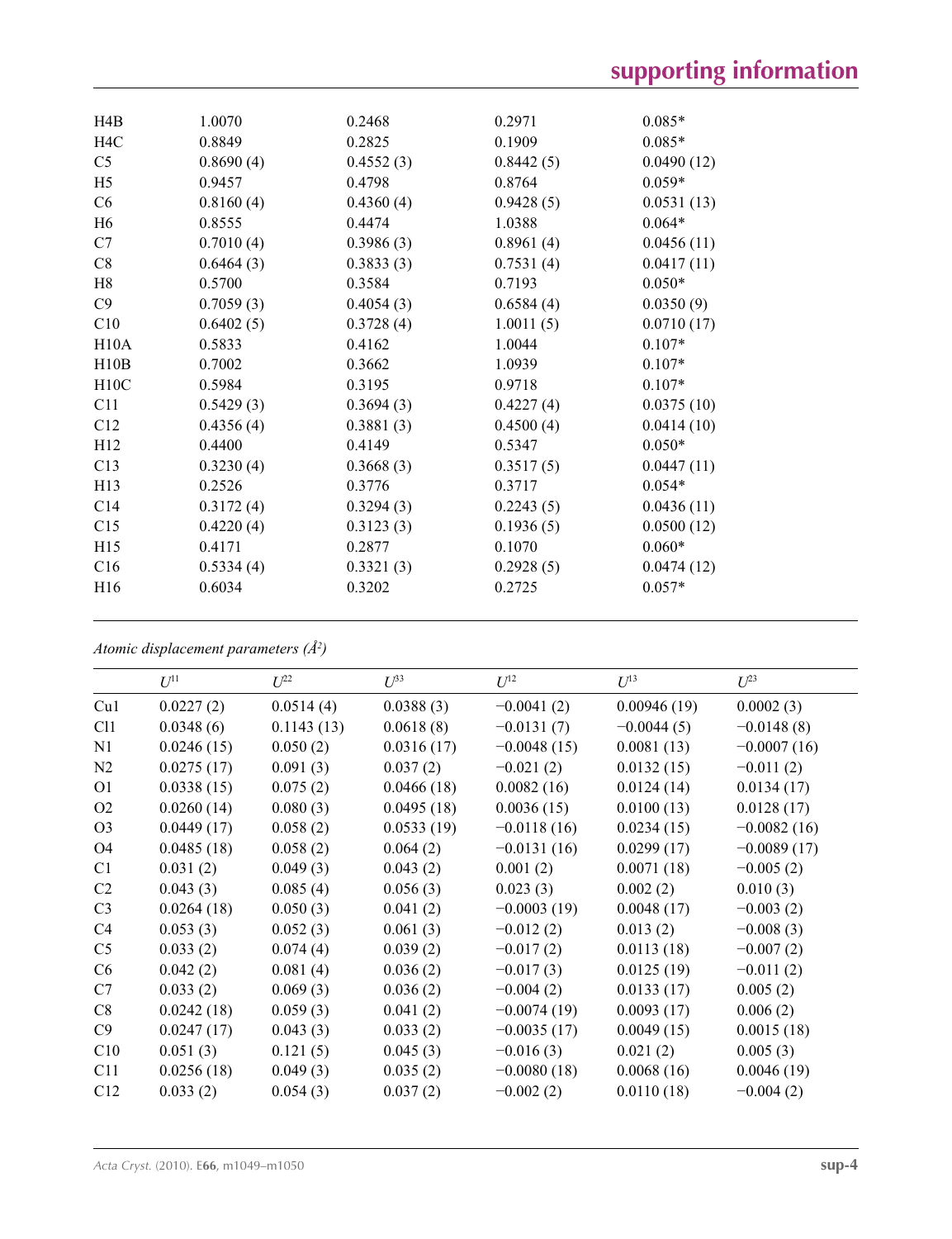# **supporting information**

| C <sub>13</sub> | 0.0257(19) | 0.056(3) | 0.050(3) | 0.005(2)    | 0.0102(18) | 0.003(2)    |
|-----------------|------------|----------|----------|-------------|------------|-------------|
| C <sub>14</sub> | 0.030(2)   | 0.051(3) | 0.044(2) | $-0.004(2)$ | 0.0039(17) | $-0.001(2)$ |
| C <sub>15</sub> | 0.039(2)   | 0.065(3) | 0.041(2) | 0.000(2)    | 0.0069(19) | $-0.006(2)$ |
| C <sub>16</sub> | 0.030(2)   | 0.073(4) | 0.040(2) | $-0.004(2)$ | 0.0140(18) | $-0.001(2)$ |

*Geometric parameters (Å, º)*

| $Cu1 - O3i$                       | 1.967(3)   | $C4 - H4B$      | 0.9600   |
|-----------------------------------|------------|-----------------|----------|
| $Cu1 - O1$ <sup>i</sup>           | 1.975(3)   | $C4 - H4C$      | 0.9600   |
| $Cu1 - O2$                        | 1.983(3)   | $C5-C6$         | 1.366(6) |
| $Cu1 - O4$                        | 1.984(3)   | $C5 - H5$       | 0.9300   |
| $Cu1 - N1$                        | 2.220(3)   | $C6 - C7$       | 1.397(6) |
| $Cu1-Cu1$ <sup>i</sup>            | 2.6431(10) | $C6 - H6$       | 0.9300   |
| $Cl1-C14$                         | 1.745(4)   | $C7-C8$         | 1.373(6) |
| $N1 - C9$                         | 1.350(5)   | $C7 - C10$      | 1.511(6) |
| $N1 - C5$                         | 1.348(5)   | $C8-C9$         | 1.397(5) |
| $N2-C9$                           | 1.373(5)   | $C8 - H8$       | 0.9300   |
| $N2 - C11$                        | 1.411(5)   | $C10 - H10A$    | 0.9600   |
| $N2-H2$                           | 0.85(4)    | $C10 - H10B$    | 0.9600   |
| $O1 - C1$                         | 1.258(5)   | $C10 - H10C$    | 0.9600   |
| $O1-Cu1$ <sup>i</sup>             | 1.975(3)   | $C11 - C16$     | 1.392(6) |
| $O2 - C1$                         | 1.259(5)   | $C11 - C12$     | 1.407(6) |
| $O3-C3$                           | 1.262(5)   | $C12 - C13$     | 1.393(5) |
| $O3$ — $Cu1i$                     | 1.967(3)   | $C12 - H12$     | 0.9300   |
| $O4-C3$                           | 1.274(5)   | $C13 - C14$     | 1.380(6) |
| $C1-C2$                           | 1.506(6)   | $C13 - H13$     | 0.9300   |
| $C2 - H2A$                        | 0.9600     | $C14 - C15$     | 1.392(6) |
| $C2 - H2B$                        | 0.9600     | $C15 - C16$     | 1.381(6) |
| $C2 - H2C$                        | 0.9600     | $C15 - H15$     | 0.9300   |
| $C3-C4$                           | 1.497(6)   | $C16 - H16$     | 0.9300   |
| $C4 - H4A$                        | 0.9600     |                 |          |
|                                   |            |                 |          |
| $O3^i$ -Cul- $O1^i$               | 88.89 (14) | H4A-C4-H4C      | 109.5    |
| $O3^i$ -Cul- $O2$                 | 89.88 (14) | Н4В-С4-Н4С      | 109.5    |
| $O1^{i}$ -Cu $1$ -O2              | 168.34(12) | $N1-C5-C6$      | 124.2(4) |
| $O3^i$ -Cul- $O4$                 | 168.17(12) | $N1-C5-H5$      | 117.9    |
| $O1^{i}$ -Cu $1$ -O4              | 91.08(15)  | $C6-C5-H5$      | 117.9    |
| $O2 - Cu1 - O4$                   | 87.76 (14) | $C5-C6-C7$      | 118.5(4) |
| $O3^i$ -Cul-Nl                    | 95.02(13)  | $C5-C6-H6$      | 120.7    |
| $O1^i$ -Cu $1$ -N1                | 94.59 (12) | $C7-C6-H6$      | 120.7    |
| $O2 - Cu1 - N1$                   | 97.06(12)  | $C8-C7-C6$      | 118.4(4) |
| $O4 - Cu1 - N1$                   | 96.77 (13) | $C8 - C7 - C10$ | 120.8(4) |
| $O3^i$ -Cul-Cul <sup>i</sup>      | 83.47 (9)  | $C6-C7-C10$     | 120.8(4) |
| $O1^i$ -Cu $1$ -Cu $1^i$          | 84.00 (9)  | $C7 - C8 - C9$  | 119.8(4) |
| $O2-Cu1-Cu1$ <sup>i</sup>         | 84.35 (9)  | $C7-C8-H8$      | 120.1    |
| $O4$ —Cu $1$ —Cu $1$ <sup>i</sup> | 84.76 (9)  | $C9-C8-H8$      | 120.1    |
| $N1-Cu1-Cu1$ <sup>i</sup>         | 177.94(9)  | $N1-C9-N2$      | 113.9(3) |
| $C9 - N1 - C5$                    | 117.2(3)   | $N1-C9-C8$      | 121.9(3) |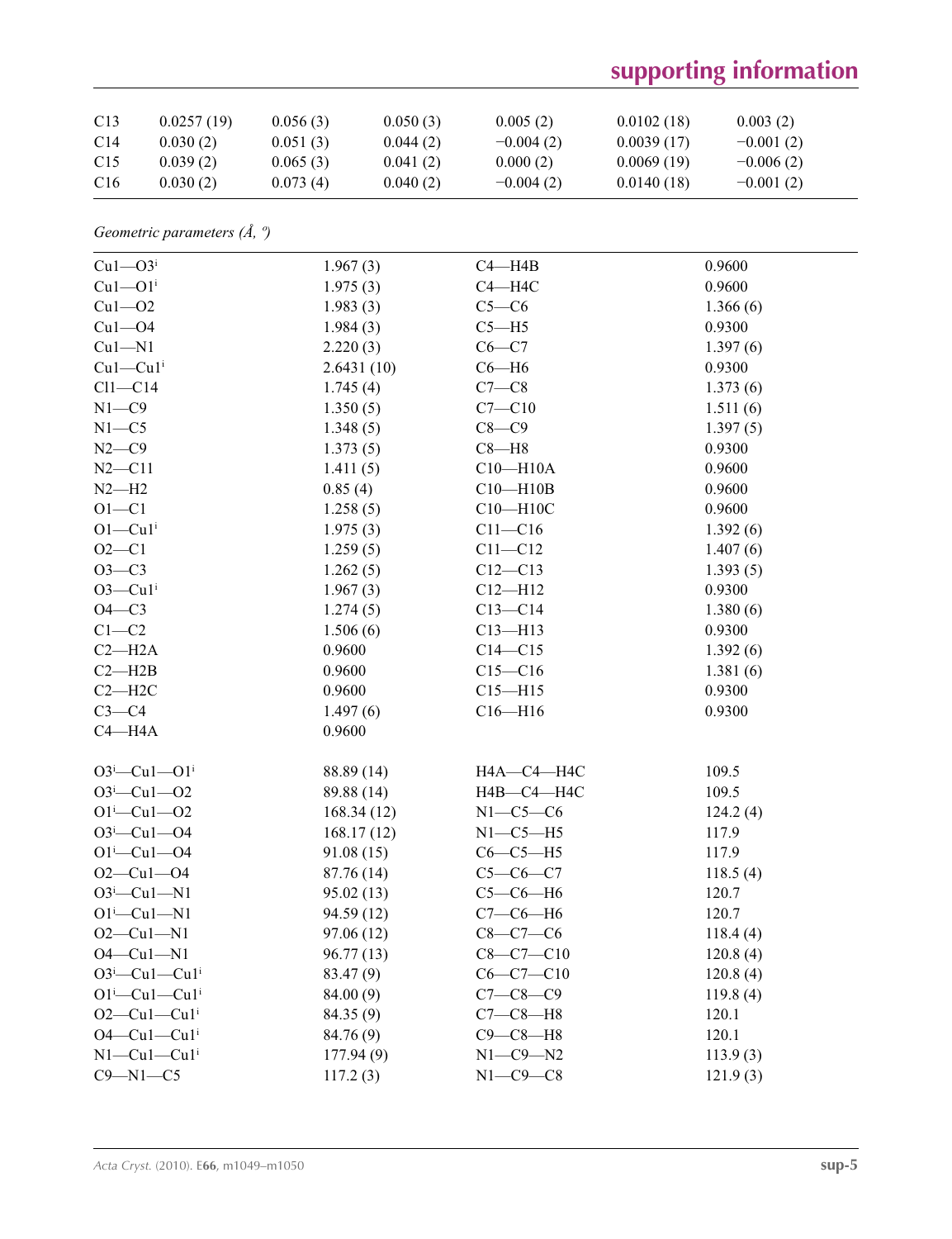| $C9 - N1 - Cu1$                                              | 127.9(3)    | $N2 - C9 - C8$        | 124.2(4)    |
|--------------------------------------------------------------|-------------|-----------------------|-------------|
| $C5-M1-Cu1$                                                  | 115.0(3)    | $C7-C10-H10A$         | 109.5       |
| $C9 - N2 - C11$                                              | 131.6(3)    | $C7 - C10 - H10B$     | 109.5       |
| $C9 - N2 - H2$                                               | 116(3)      | $H10A - C10 - H10B$   | 109.5       |
| $C11 - N2 - H2$                                              | 111(3)      | C7-C10-H10C           | 109.5       |
| $Cl$ -Ol -Cul <sup>i</sup>                                   | 123.3(3)    | $H10A - C10 - H10C$   | 109.5       |
| $Cl - O2 - Cu1$                                              |             | H10B-C10-H10C         | 109.5       |
|                                                              | 122.5(3)    |                       |             |
| $C3 - O3 - Cu1$                                              | 125.2(3)    | $C16 - C11 - N2$      | 116.9(4)    |
| $C3 - O4 - Cu1$                                              | 122.5(3)    | $C16 - C11 - C12$     | 118.3(4)    |
| $O1 - C1 - O2$                                               | 125.9(4)    | $N2 - C11 - C12$      | 124.6(4)    |
| $O1 - C1 - C2$                                               | 117.4(4)    | $C13 - C12 - C11$     | 120.8(4)    |
| $O2 - C1 - C2$                                               | 116.7(4)    | $C13 - C12 - H12$     | 119.6       |
| $C1-C2-H2A$                                                  | 109.5       | $C11 - C12 - H12$     | 119.6       |
| $C1-C2-H2B$                                                  | 109.5       | $C14 - C13 - C12$     | 119.2(4)    |
| $H2A-C2-H2B$                                                 | 109.5       | $C14 - C13 - H13$     | 120.4       |
| $C1-C2-H2C$                                                  | 109.5       | $C12-C13-H13$         | 120.4       |
| $H2A-C2-H2C$                                                 | 109.5       | $C13 - C14 - C15$     | 120.9(4)    |
| $H2B-C2-H2C$                                                 | 109.5       | $C13 - C14 - C11$     | 119.6(3)    |
| $O3 - C3 - O4$                                               | 123.9(4)    | $C15 - C14 - C11$     | 119.5(3)    |
| $O3-C3-C4$                                                   | 118.2(4)    | $C16-C15-C14$         | 119.5(4)    |
| $O4 - C3 - C4$                                               | 117.8(4)    | $C16 - C15 - H15$     | 120.3       |
| $C3-C4-H4A$                                                  | 109.5       | $C14 - C15 - H15$     | 120.3       |
| $C3-C4-H4B$                                                  |             | $C15-C16-C11$         |             |
|                                                              | 109.5       |                       | 121.2(4)    |
| HA—C4—H4B                                                    | 109.5       | $C15-C16-H16$         | 119.4       |
| $C3-C4-H4C$                                                  | 109.5       | $C11 - C16 - H16$     | 119.4       |
|                                                              |             |                       |             |
| $O3^i$ -Cu1-N1-C9                                            | 134.2(4)    | $Cu1 - N1 - C5 - C6$  | $-178.7(4)$ |
| $O1^{i}$ -Cu1-N1-C9                                          | $-136.5(4)$ | N1-C5-C6-C7           | 0.3(8)      |
| $O2$ —Cu1—N1—C9                                              | 43.7(4)     | $C5-C6-C7-C8$         | $-0.3(8)$   |
| $O4 - Cu1 - N1 - C9$                                         | $-44.9(4)$  | $C5-C6-C7-C10$        | 177.6(5)    |
| $O3^i$ -Cu1-N1-C5                                            | $-47.1(3)$  | $C6-C7-C8-C9$         | $-0.2(7)$   |
| $O1^{\text{i}}$ —Cu1—N1—C5                                   | 42.2(3)     | $C10-C7-C8-C9$        | $-178.1(5)$ |
| $O2$ —Cu1—N1—C5                                              | $-137.6(3)$ | $C5 - N1 - C9 - N2$   | $-178.3(4)$ |
| $O4 - Cu1 - N1 - C5$                                         | 133.8(3)    | $Cu1 - N1 - C9 - N2$  | 0.4(6)      |
| $O3^i$ -Cul- $O2$ -Cl                                        | 84.2 (4)    | $C5 - N1 - C9 - C8$   | $-0.6(6)$   |
| $O1^{i}$ - Cu <sub>1</sub> - O <sub>2</sub> - C <sub>1</sub> | 0.3(9)      | $Cu1-M1-C9-C8$        | 178.0(3)    |
| $O4 - Cu1 - O2 - C1$                                         | $-84.2(4)$  | $C11 - N2 - C9 - N1$  | $-167.2(5)$ |
| $N1 - Cu1 - 02 - C1$                                         | 179.2(4)    | $C11 - N2 - C9 - C8$  | 15.3(8)     |
| $Cu1^{\text{L}}$ $Cu1$ $-O2$ $-Cl$                           | 0.8(4)      | $C7-C8-C9-N1$         | 0.7(7)      |
| $O3^i$ -Cul- $O4$ -C3                                        | 7.9(9)      | $C7-C8-C9-N2$         | 178.1(5)    |
| $O1^{i}$ - Cu1 - $O4$ - C3                                   |             | $C9 - N2 - C11 - C16$ |             |
| $O2-Cu1-O4-C3$                                               | $-81.8(3)$  |                       | $-159.9(5)$ |
|                                                              | 86.6(3)     | $C9 - N2 - C11 - C12$ | 24.1(8)     |
| $N1 - Cu1 - 04 - C3$                                         | $-176.6(3)$ | $C16-C11-C12-C13$     | 2.3(7)      |
| $Cu1^i$ - $Cu1$ - $O4$ - $C3$                                | 2.0(3)      | $N2-C11-C12-C13$      | 178.3(4)    |
| $Cu1 - O1 - C1 - O2$                                         | 2.0(7)      | $C11-C12-C13-C14$     | $-2.1(7)$   |
| $Cu1^i$ - $O1$ - $C1$ - $C2$                                 | $-178.3(3)$ | $C12-C13-C14-C15$     | 0.5(7)      |
| $Cu1 - O2 - C1 - O1$                                         | $-1.8(7)$   | $C12-C13-C14-C11$     | $-179.8(4)$ |
| $Cu1 - O2 - C1 - C2$                                         | 178.5(3)    | $C13-C14-C15-C16$     | 0.8(8)      |